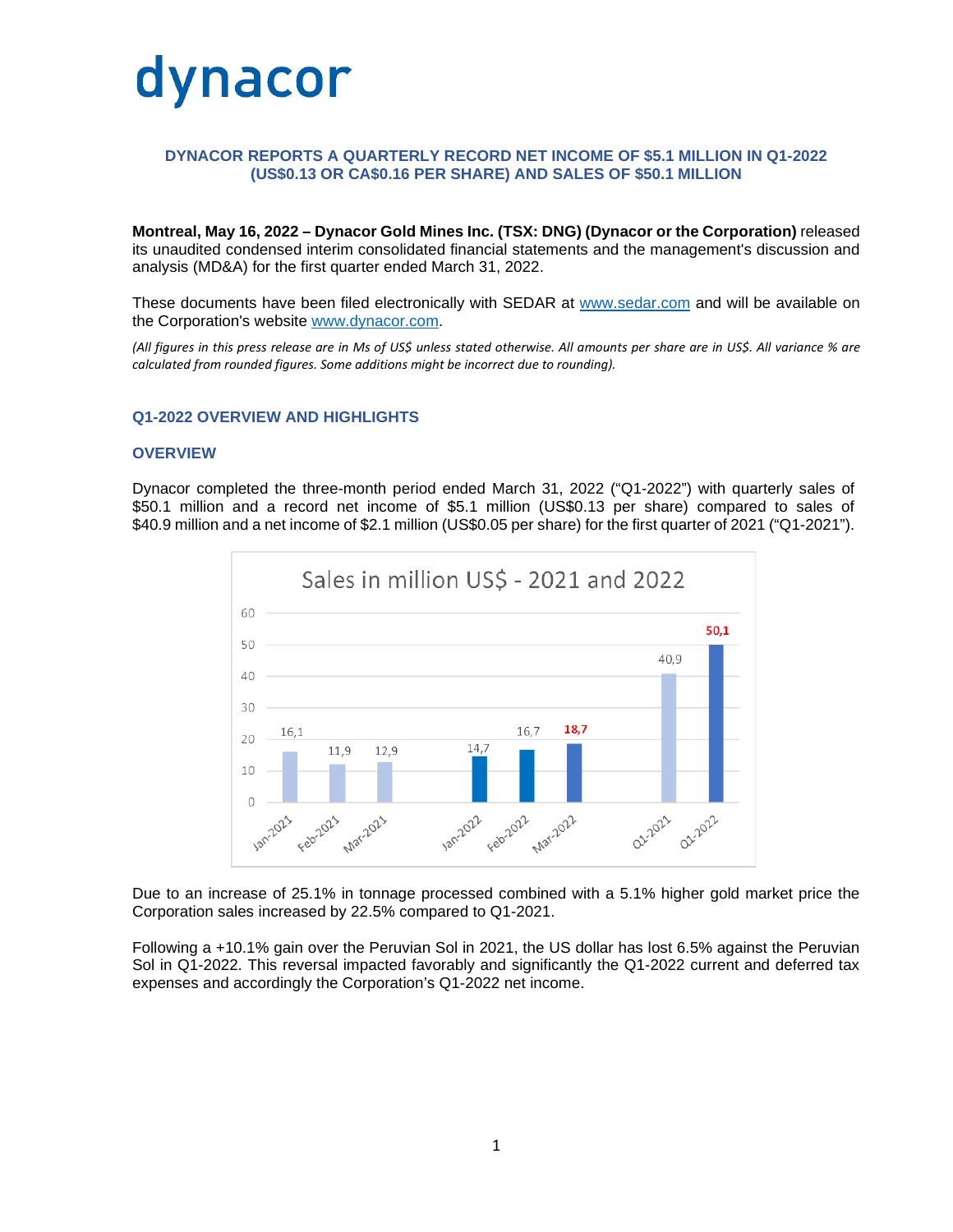# **HIGHLIGHTS**

# *Operational*

- **Higher volume processed.** Thanks to the 2021 increase in plant processing capacity, to the level of ore inventory at the beginning of the period and to the volume of ore supplied in Q1-2022, the Veta Dorada plant processed a volume of 36,696 tonnes of ore (408 tpd average) compared to 29,327 tonnes in Q1-2021 (326 tpd), a 25.1% increase;
- **Higher gold production.** In Q1-2022, gold equivalent production amounted to 27,691 AuEq ounces compared to 21,975 AuEq ounces in Q1-2021 a 26.0% increase.

# *Financial*

- **Solid cash position**. Cash on hand of \$25.7 million at the end of Q1-2022 compared to \$27.1 million at year end 2021 due to the variance in working capital items;
- **Higher gold production, gold market price and trend and favorable exchange rate (Peruvian sol against US\$) boost overall financial performance.** Significant increases in all financial aspects;
- **Earning per share in line with financial guidance (considering the non-cash deferred tax recovery).** Dynacor recorded a net income of \$5.1 million in Q1-2022 (\$0.13 or CA\$0.16 per share) compared to \$2.1 million (\$0.05 or CA\$0.06 per share) in Q1-2021;
- **Increase of 22.5% in Sales.** With greater quantities and a higher gold market price, sales amounted to \$50.1 million in Q1-2022 compared to \$40.9 million in Q1-2021;
- **Increased gross operating margin**. Gross operating margin of \$7.5 million (15.0% of sales) in Q1-2022, compared to \$5.3 million (13.0% of sales) in Q1-2021;
- **Increased operating income**. Operating income of \$6.1 million compared to \$4.1 million in Q1-2021;
- **Strong cash gross operating margin**. Cash gross operating margin of \$306 per AuEq ounce sold (1) compared to \$257 in Q1-2021;
- **Increased EBITDA**. EBITDA<sup>(2)</sup> of \$6.8 million, compared to \$4.6 million in Q1-2021;
- **Robust cash flows.** Cash flows from operating activities before change in working capital items of \$5.2 million (\$0.13 per share) (3) compared to \$3.1 million (\$0.08 per share) in Q1-2021.

## *Return to Shareholders*

- **Share buy-back**. 285,836 common shares repurchased for \$0.7 million (CA\$ 0.9 million);
- **Increased dividends**. A 25% monthly dividend increase is paid since January 2022. On an annual basis, the 2022 dividend will represent CA\$0.10 per share or more than 3% dividend yield based on the beginning of 2022 share price.

 $<sup>(1)</sup>$  Cash gross operating margin per AuEq ounce is in US\$ and is calculated by subtracting the average cash cost of sale per equivalent</sup> ounces of Au from the average selling price per equivalent ounces of Au and is a non-IFRS financial performance measure with no standard definition under IFRS. It is therefore possible that this measure could not be comparable with a similar measure of another company.

 $<sup>(2)</sup>$  EBITDA: "Earnings before interest, taxes and depreciation" is a non-IFRS financial performance measure with no standard definition</sup> under IFRS. It is therefore possible that this measure could not be comparable with a similar measure of another corporation. The Corporation uses this non-IFRS measure as an indicator of the cash generated by the operations and allows investor to compare the profitability of the Corporation with others by canceling effects of different assets basis, effects due to different tax structures as well as the effects of different capital structures.

**(3)** Cash-flow per share is a non-IFRS financial performance measure with no standard definition under IFRS. It is therefore possible that this measure could not be comparable with a similar measure of another corporation. The Corporation uses this non-IFRS measure which can also be helpful to investors as it provides a result which can be compared with the Corporation market share price.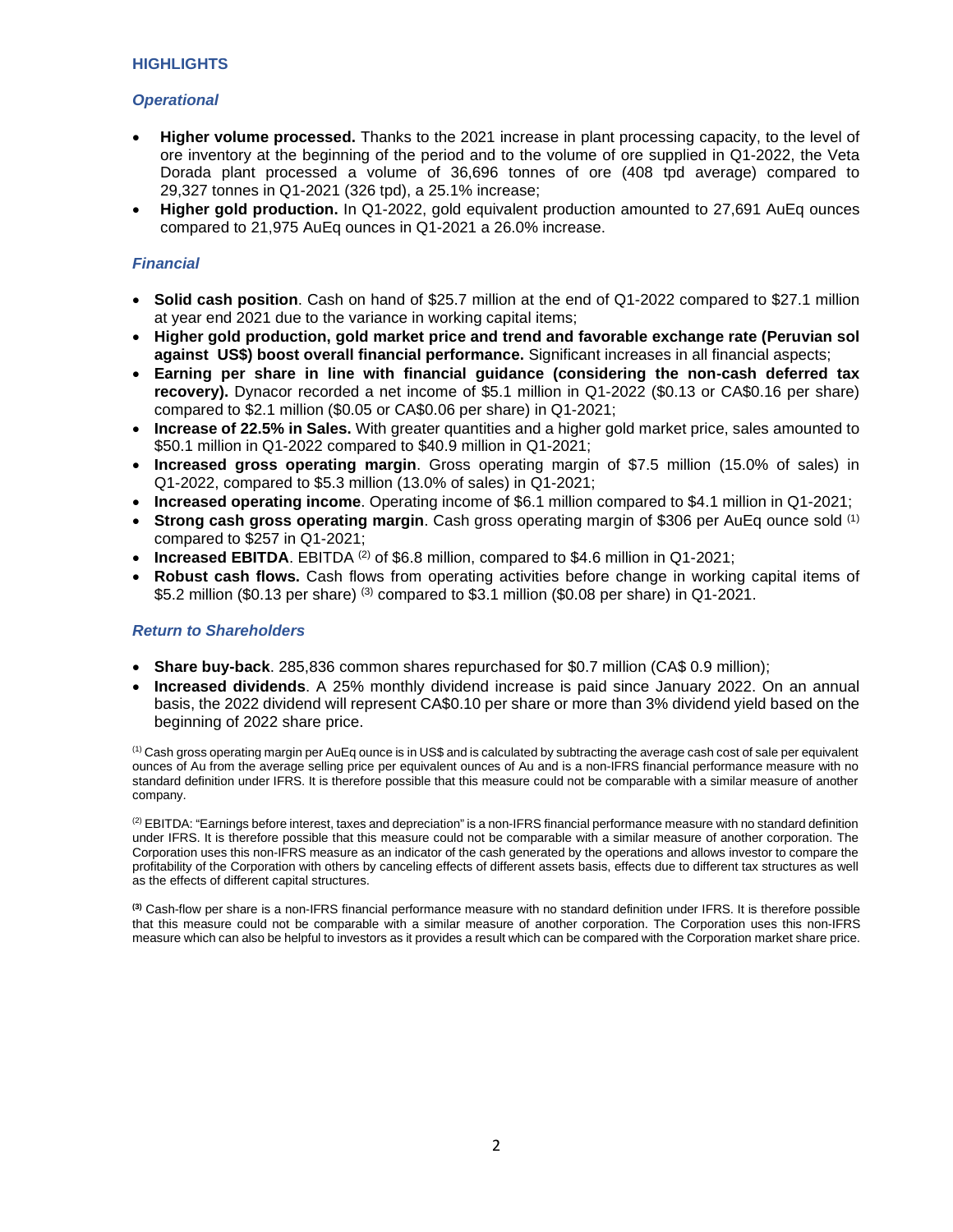### **RESULTS FROM OPERATIONS**

### *Extract from the unaudited Consolidated Statement of net income and comprehensive income*

|                                     | For the three-months<br>periods ended March 31, |          |
|-------------------------------------|-------------------------------------------------|----------|
|                                     |                                                 |          |
| $(in $'000)$ (unaudited)            | 2022                                            | 2021     |
| <b>Sales</b>                        |                                                 |          |
|                                     | 50,080                                          | 40,909   |
| Cost of sales                       | (42,555)                                        | (35,606) |
| Gross operating margin              | 7,525                                           | 5,303    |
| General and administrative expenses | (1, 397)                                        | (1,208)  |
| Other project expenses              | (41)                                            | (16)     |
| <b>Operating income</b>             | 6,087                                           | 4,079    |
| Financial income and expenses       | (56)                                            | (51)     |
| Foreign exchange loss               | (18)                                            | (100)    |
| Income before income taxes          | 6,013                                           | 3,928    |
| Current income tax expense          | (1, 515)                                        | (1, 554) |
| Deferred income tax expense         | 628                                             | (268)    |
| Net income and comprehensive income | 5,126                                           | 2,106    |
| <b>Earnings per share</b>           |                                                 |          |
| Basic                               | \$0.13                                          | \$0.05   |
| <b>Diluted</b>                      | \$0.13                                          | \$0.05   |

The \$9.2 million sales increase compared with Q1-2021 is explained by the increased number of gold ounces sold (+\$6.8 million) and by higher selling prices (+2.4 million).

The Q1-2022 gross operating margin amounted to \$7.5 million (15.0% of sales) compared to \$5.3 million (13.0 % of sales) in Q1-2021 and beneficiated from the increase in selling prices and the favorable trend of gold market prices during the period.

General and administrative expenses amounted to \$1.4 million in Q1-2022. The \$0.2 million increase compared to Q1-2021 is mainly due to increases in salary expenses, and in promotion and investor relation expenses.

The Q1-2022 current tax provision was positively affected by the variance of the Peruvian Sol against the US\$ generating a \$0.5 million favorable variance compared to Q1-2021.

The Q1-2022 net income was also favorably affected by the recording of a \$0.6 million deferred income tax recovery (non-cash) resulting from the increasing value throughout the period of the Peruvian Sol against the US\$ and consequently FX variances applied on long term assets local tax basis. This recovery is generating a \$0.9 million favorable variance compared to Q1-2021. Future fluctuations will affect positively or negatively the deferred tax at the end of each period.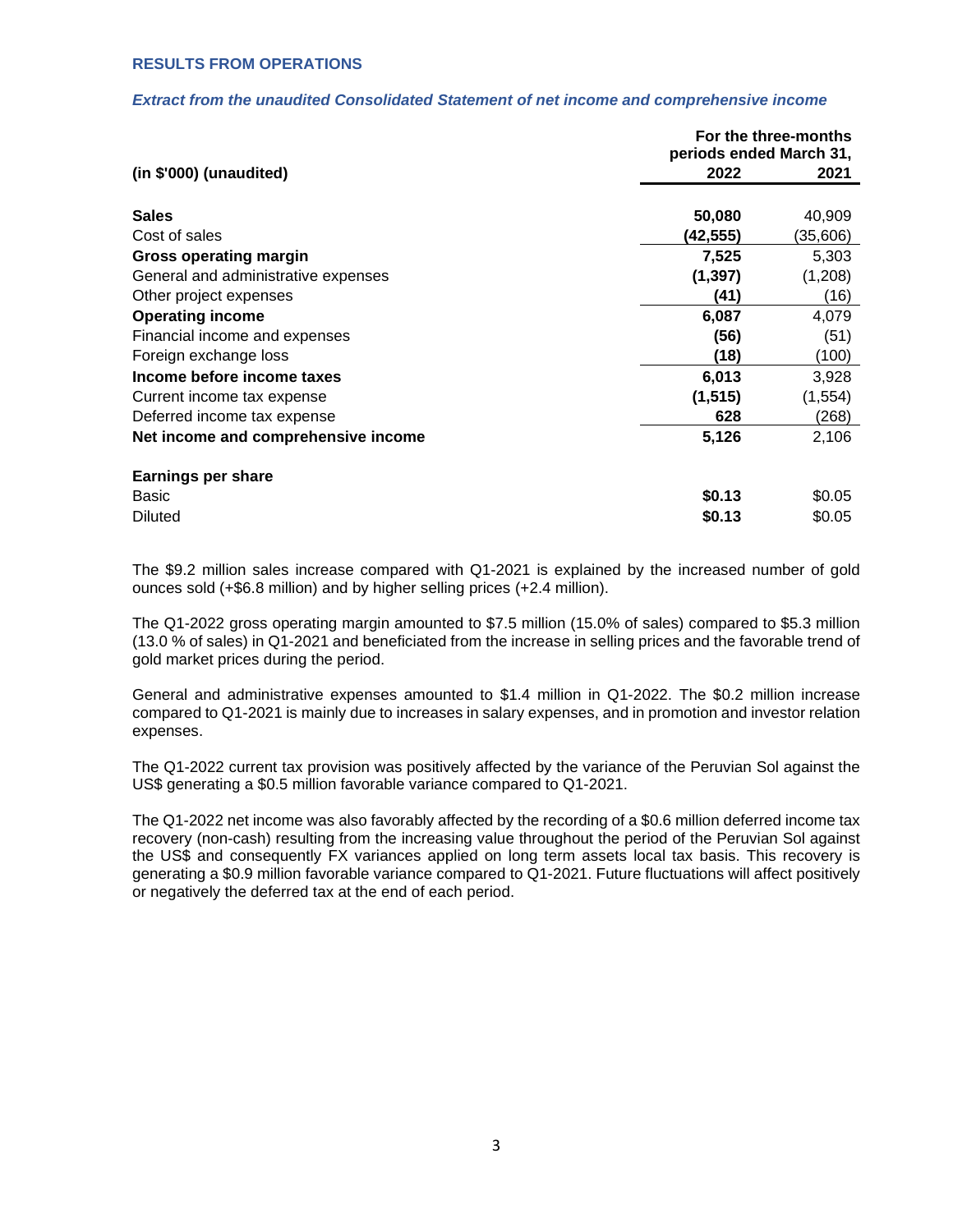## *Reconciliation of non-IFRS measures*

| $(in $'000)$ (unaudited)                                        | For the three-month periods<br>ended March 31, |       |
|-----------------------------------------------------------------|------------------------------------------------|-------|
|                                                                 | 2022                                           | 2021  |
| Reconciliation of net income and comprehensive income to EBITDA |                                                |       |
| Net income and comprehensive income                             | 5.126                                          | 2,106 |
| Income taxes expense (current and deferred)                     | 887                                            | 1.821 |
| <b>Financial expenses</b>                                       | 56                                             | 51    |
| Depreciation                                                    | 683                                            | 643   |
| <b>EBITDA</b>                                                   | 6,752                                          | 4.621 |

# **CONSOLIDATED CASH FLOW FROM OPERATING, INVESTING AND FINANCING ACTIVITIES AND WORKING CAPITAL AND LIQUIDITY**

### *Operating activities*

For the three-month period ended March 31, 2022, the cash flow from operations, before changes in working capital items, amounted to \$5.2 million compared to \$3.1 million for the three-month period ended March 31, 2021. Net cash from operating activities amounted to \$0.5 million compared to \$6.8 million for the three-month period ended March 31, 2021. Changes in working capital items amounted to (-\$4.7 million) compared to \$3.8 million for the three-month period ended March 31, 2021.

#### *Investing activities*

During the three-month period ended March 31, 2022, the Corporation invested \$0.6 million (\$0.5 million for the three-month period ended March 31, 2021). This amount mainly includes investments at the plant and new vehicles. All investments have been financed with internally generated cash-flows.

#### *Financing activities*

In Q1-2022, monthly dividends totaling CA\$0.025 per share were disbursed for a total consideration of \$0.8 million (CA\$ 1.0 million). In Q1-2021, a quarterly dividend and two monthly dividends totaling CA\$0.025 per share were disbursed for a total consideration of \$0.8 million (CA\$ 1.0 million)

In Q1-2022, 285,836 common shares were repurchased under the Corporation normal course issuer bid share buyback program for a total cash consideration of \$0.7 million (CA\$ 0.9 million) (51,225 shares for a total cash consideration of \$0.1 million (CA\$0.1 million) in Q1-2021).

In Q1-2022, the Corporation issued 172,500 common shares following the exercise of purchase options for a consideration of \$0.3 million (CA\$ 0.4 million).

## *Working capital and liquidity*

As at March 31, 2022, the Corporation's working capital increased to \$39.8 million, including \$25.7 million in cash (\$36.4 million, including \$27.1 million in cash at December 31, 2021).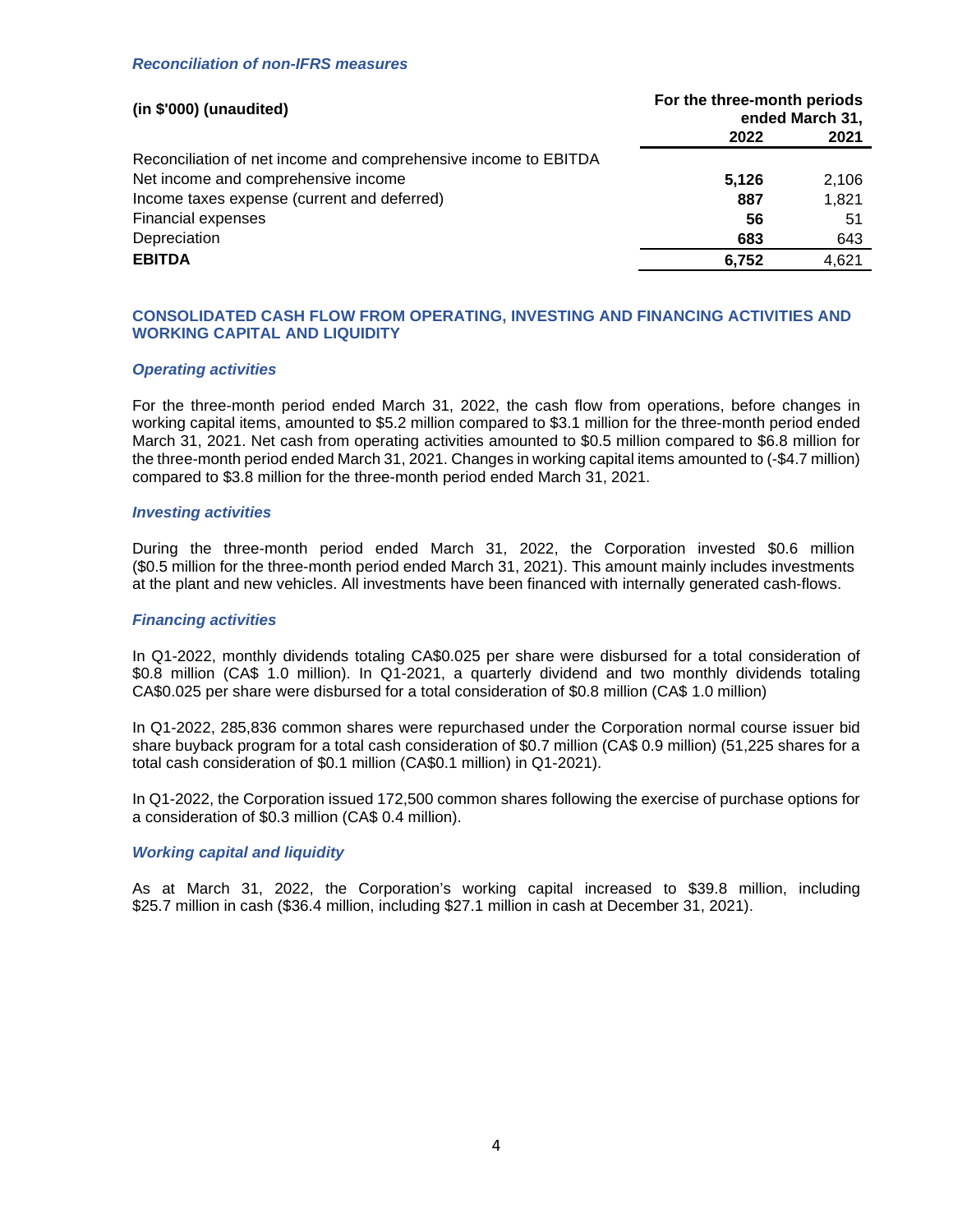## **CONSOLIDATED STATEMENT OF FINANCIAL POSITION**

As at March 31, 2022, total assets amounted to \$94.7 million (\$91.4 million as at December 31, 2021). Major variances since last year-end come from the increase in accounts receivable due to quarter end sales collected early in Q2-2022.

|                                     | As at     | As at        |
|-------------------------------------|-----------|--------------|
| $(in $'000)$ (unaudited)            | March 31, | December 31, |
|                                     | 2022      | 2021         |
| Cash                                | 25,723    | 27,099       |
| Accounts receivable                 | 12,361    | 8,407        |
| Inventories                         | 15,101    | 14,764       |
| Property, plant and equipment       | 20,744    | 20,759       |
| Right-of-use assets                 | 302       | 341          |
| Exploration and evaluation assets   | 18,516    | 18,516       |
| Other assets                        | 1,917     | 1,471        |
| <b>Total assets</b>                 | 94,664    | 91,357       |
| Trade and other payables            | 11,926    | 11,680       |
| Asset retirement obligations        | 3,492     | 3,553        |
| Current tax liabilities             | 1,994     | 2,217        |
| Deferred tax liabilities            | 927       | 1,555        |
| Lease liabilities                   | 314       | 343          |
| Shareholders' equity                | 76,011    | 72,009       |
| <b>Total liabilities and equity</b> | 94,664    | 91,357       |

# **FOLLOW-UP OUTLOOK 2022**

#### *Ore processing*

For 2022, the Corporation forecasted sales (1) in the range of \$200-220 million representing growth of 4-14% over 2021 final production sales. This could result in a net income in the range of \$11-13 million (\$0.28-0.33 per share) (CA\$0.36-0.42 per share). So far in 2022, the Corporation is in line with its financial forecast.

For 2022, Dynacor should incur capital expenditures ranging between \$5 to 8 million at the Chala Plant including the plan to increase capacity later during the year.

The Corporation is continuing to assess other opportunities of growth in Peru as well as in other jurisdictions.

*(1) Using opening 2022 market gold price*